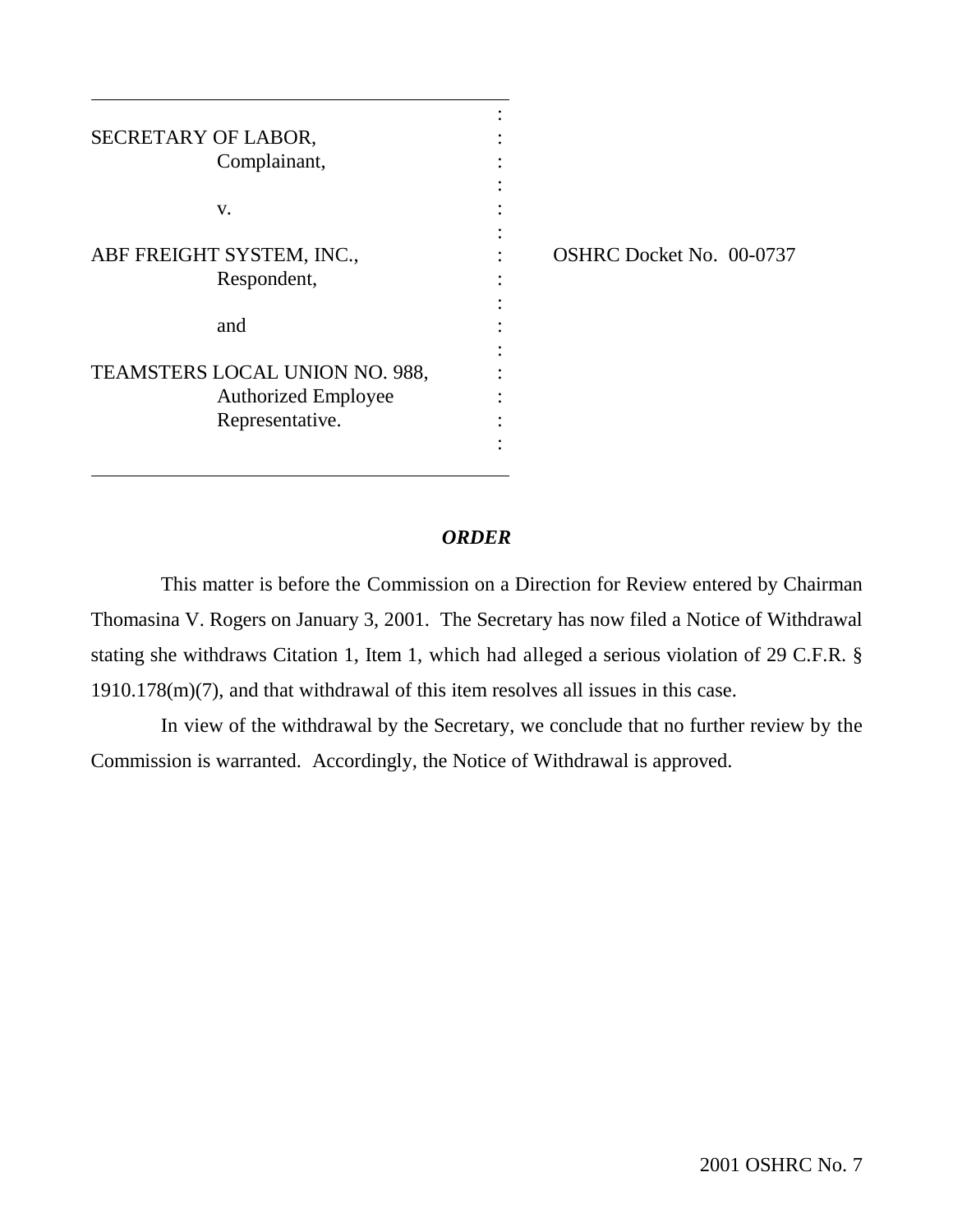We incorporate the Notice of Withdrawal into this Order and we set aside the Administrative Law Judge's Decision and Order to the extent that it is inconsistent with the Notice of Withdrawal. This is the final order of the Commission.

Date: April 27, 2001

Date: April 27, 2001<br>  $\frac{1}{s}$ <br>
Thomasina V. Rogers Chairman

 $/s/$ 

**Ross Eisenbrey** Commissioner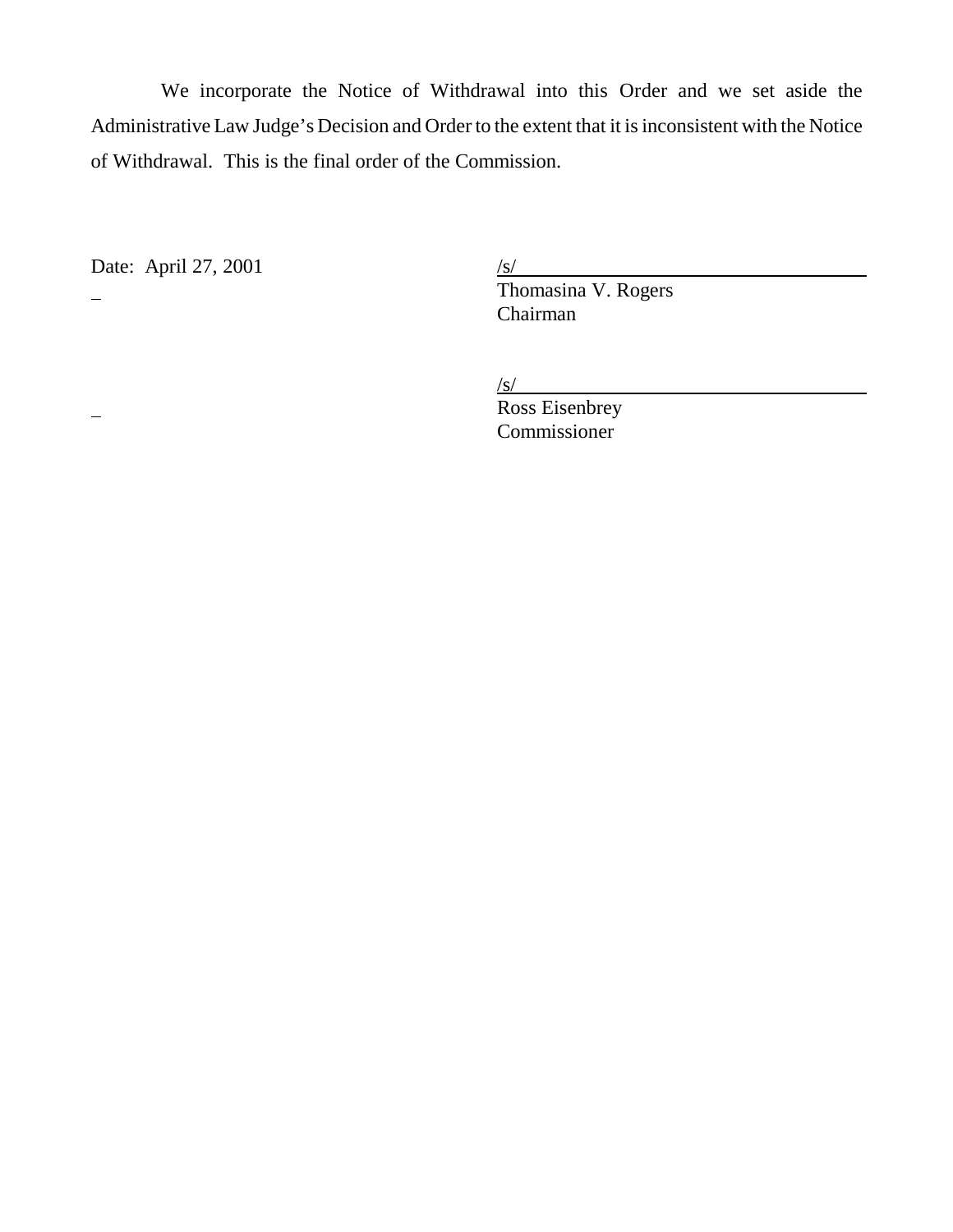| SECRETARY OF LABOR,<br>Complainant,                                                |                                 |
|------------------------------------------------------------------------------------|---------------------------------|
| V.                                                                                 |                                 |
| ABF FREIGHT SYSTEM, INC.,<br>Respondent,<br>and                                    | <b>OSHRC Docket No. 00-0737</b> |
| TEAMSTERS LOCAL UNION NO. 988, :<br><b>Authorized Employee</b><br>Representative.* |                                 |

### APPEARANCES:

 $\overline{\phantom{a}}$ 

For the Complainant:

Brian A. Duncan, Esq., Office of the Solicitor, U.S. Department of Labor, Dallas, Texas

For the Respondent:

Matthew S. Pape, Esq., Christopher C. Antone, Esq., Jackson Lewis Schnitzler & Krupman, Dallas, Texas

Before: Administrative Law Judge: James H. Barkley

### **DECISION AND ORDER**

This proceeding arises under the Occupational Safety and Health Act of 1970 (29 U.S.C. Section 651 *et seq.*; hereafter called the "Act").

Respondent, ABF Freight System, Inc. (ABF), at all times relevant to this action maintained a place of business at 5880 Kelly St., Houston, Texas, where it was engaged in trucking. Respondent admits it is an employer engaged in a business affecting commerce and is subject to the requirements of the Act.

On January 13-27, 2000 the Occupational Safety and Health Administration (OSHA) conducted an inspection of ABF's Houston work site. As a result of that inspection, ABF received citations alleging violations of the Act together with proposed penalties. By filing a timely notice of contest ABF brought this proceeding before the Occupational Safety and Health Review Commission (Commission).

On August 29, 2000, a hearing was held in Houston, Texas. The parties have submitted briefs on the issues and this matter is ready for disposition.

\* The affected employees' union was inadvertently omitted from the caption of the opinion originally mailed to the parties on October 26, 2000.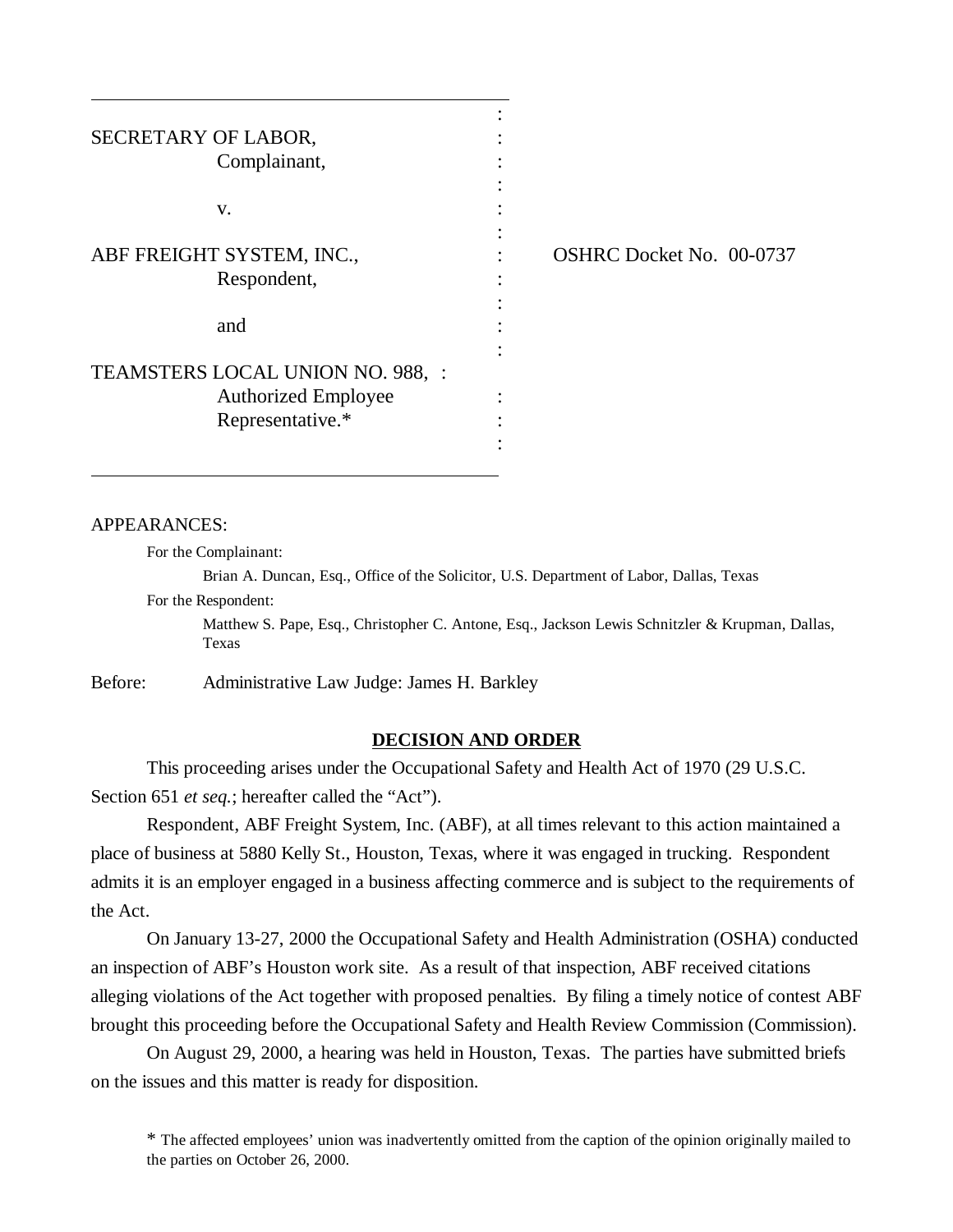## **Alleged Violations**

Serious citation 1, item 1 alleges:

29 CFR 1910.178(m)(7): Wheel(s) were not blocked to prevent movement of trailer(s) during loading and unloading while the trailer is not coupled to a truck.

(a) South Dock, Where employees were using power industrial trucks to load trailers.

The cited standard provides:

(m) *Truck operations.* . . .(7) Brakes shall be set and wheel blocks shall be in place to prevent movement of trucks, trailers, or railroad cars while loading or unloading. Fixed jacks may be necessary to support a semitrailer during loading or unloading when the trailer is not coupled to a tractor. The flooring of trucks, trailers, and railroad cars shall be checked for breaks and weakness before they are driven onto.

# *Facts*

On January 13, 2000, OSHA Compliance Officer (CO) Sanford Theirgood inspected ABF's Houston work site (Tr. 35). Theirgood observed ABF employees using forklifts to load and unload trailers parked at a loading dock (Tr. 37; Exh. C-3). The wheels of the cited trailers were neither chocked nor blocked (Tr. 35-36; Exh. C-4, C-5).

At the hearing ABF stipulated to facts as recited by CO Theirgood (Tr. 6, 8, 19). *Discussion*

In order to prove a violation of section  $5(a)(2)$  of the Act, the Secretary must show by a preponderance of the evidence that (1) the cited standard applies, (2) there was a failure to comply with the cited standard, (3) employees had access to the violative condition and (4) the cited employer either knew or could have known of the condition with the exercise of reasonable diligence. *See, e.g., Walker Towing Corp.*, 14 BNA OSHC 2072, 2074, 1991-93 CCH OSHD ¶29239, p. 39,157 (No. 87-1359, 1991).

Respondent stipulates that ABF is engaged in truck operations, and that OSHA has jurisdiction to regulate the cited activity (Tr. 51). As noted above, ABF stipulates that the conditions set forth in the citation existed as stated therein. Respondent defends on the sole ground that the cited conditions do not constitute a hazard. At the hearing ABF made an offer of proof, maintaining that, if permitted, it would introduce testimony and documentary evidence showing that technological improvements in spring-powered parking brakes eliminate the possibility of unintended trailer movement during loading and unloading and, therefore, the need to chock truck trailers (Tr. 5, 7, 11, 29, 32, 47-53; Respondent's Brief at p. 2). ABF maintains that because there were no employees exposed to a hazard, it was not in violation of the standard. ABF further argues that, should a violation be found, it must be classified as *de minimis.*

**The Violation.** Respondent's defense was rejected at the hearing. It is well settled that most occupational safety and health standards include requirements or prohibitions that by their terms *must*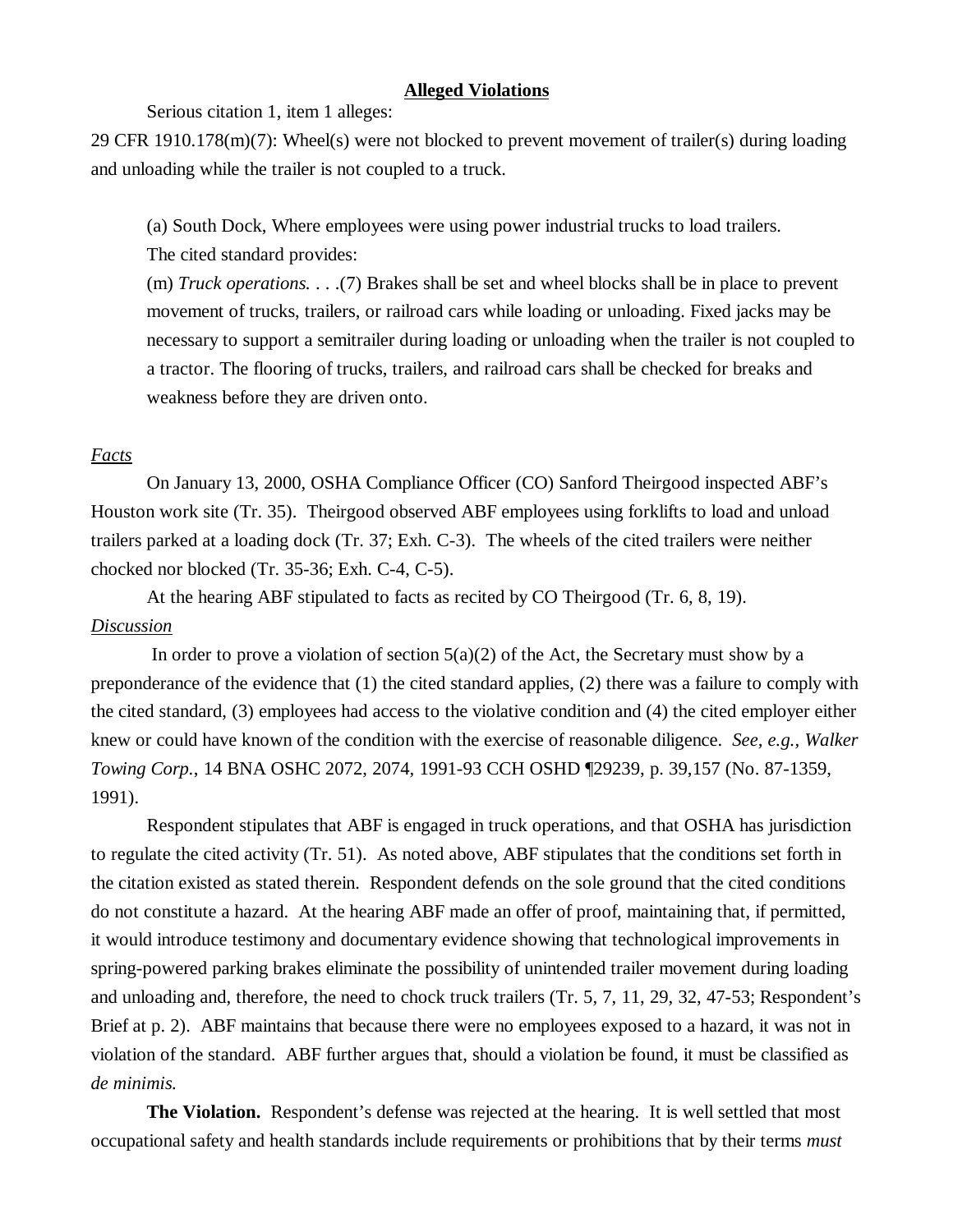be observed whenever specified conditions, practices or procedures are encountered. *Austin Bridge Company*, 7 BNA OSHC 1761, 1979 CCH OSHD ¶23,935 (76-93, 1979). When a standard prescribes specific means of enhancing employee safety, a hazard is presumed to exist if the terms of the standard are violated. *Clifford B. Hannay & Son, Inc.*, 6 BNA OSHC 1335, 1978 CCH OSHD ¶22,525 (No. 15983, 1978). Where an employer questions the necessity of a standard, it may either challenge the standard through the rule making process, or apply for a variance pursuant to section 6(d) of the Act. *Carabetta Enterprises, Inc.,* 15 BNA OSHC 1429, 1991-93 CCH OSHD ¶29,543 (No. 89-2007, 1992). The employer may *not* use the adjudicatory process to challenge the wisdom of a required safety measure. *See, Austin Engg. Co*., 12 BNA OSHC 1187, 1188, 1984-85 CCH OSHD ¶27,189, p. 35,099 (No. 81-168, 1985).

In a recent decision, the Commission once again held that it cannot decline to enforce an OSHA standard merely because an employer believes the standard imposes an unnecessary requirement. *Trinity Industries Inc. (Trinity),* 15 BNA OSHC 1579, 1992 CCH OSHD ¶30,338 (Nos. 88-1545, 88-1547, 1992). In *Trinity* the employer's believed that its own precautions rendered the cited OSHA standard redundant. The Commission specifically held that the employer's belief did not excuse it from complying with the mandatory OSHA requirement. The Commission further stated that if the employer wanted relief from its obligations under the standard in question, it should have applied for a variance. *Id.* at 1588.

Respondent maintains that it would have been futile to apply for a variance in this case, stating that OSHA would never have granted a variance as Respondent was fully capable of complying with the cited standard (Respondent's Brief at p. 8). This argument is not persuasive.

While it is true that under  $\S6(a)(6)$  an employer may apply for a temporary variance based on its inability to comply, §6(d) codified at 29 CFR 1905.11, states that an employer may also apply for a permanent variance where;

 . . .the conditions, practices, means, methods, operations, or processes used. . . would provide employment and places of employment to employees which are as safe and healthful as those required by the standard from which a variance is sought.

Respondent itself submitted a March 30, 2000 OSHA memorandum, that shows OSHA is already investigating the efficacy of spring loaded air parking brakes on tractor trailers. Such memoranda suggest that OSHA might well be receptive to an application for variance. Moreover, under Commission precedent an employer may not be required to abate a violation while a variance application is pending. *See, Deemer Steel Casting Company*, 5 BNA OSHC 1157 (No. 13,686 1977) *Ensign Electric Division, Harvey Hubbell, Inc.*, 1973-74 CCH OSHD ¶18,261 (No. 7638, 1974). Under the circumstances, this judge cannot find that application for a variance would have been either futile or inappropriate.

 The Secretary has set forth a *prima facie* case in this matter. ABF has not raised a recognized defense to the citation, and the citation will be affirmed.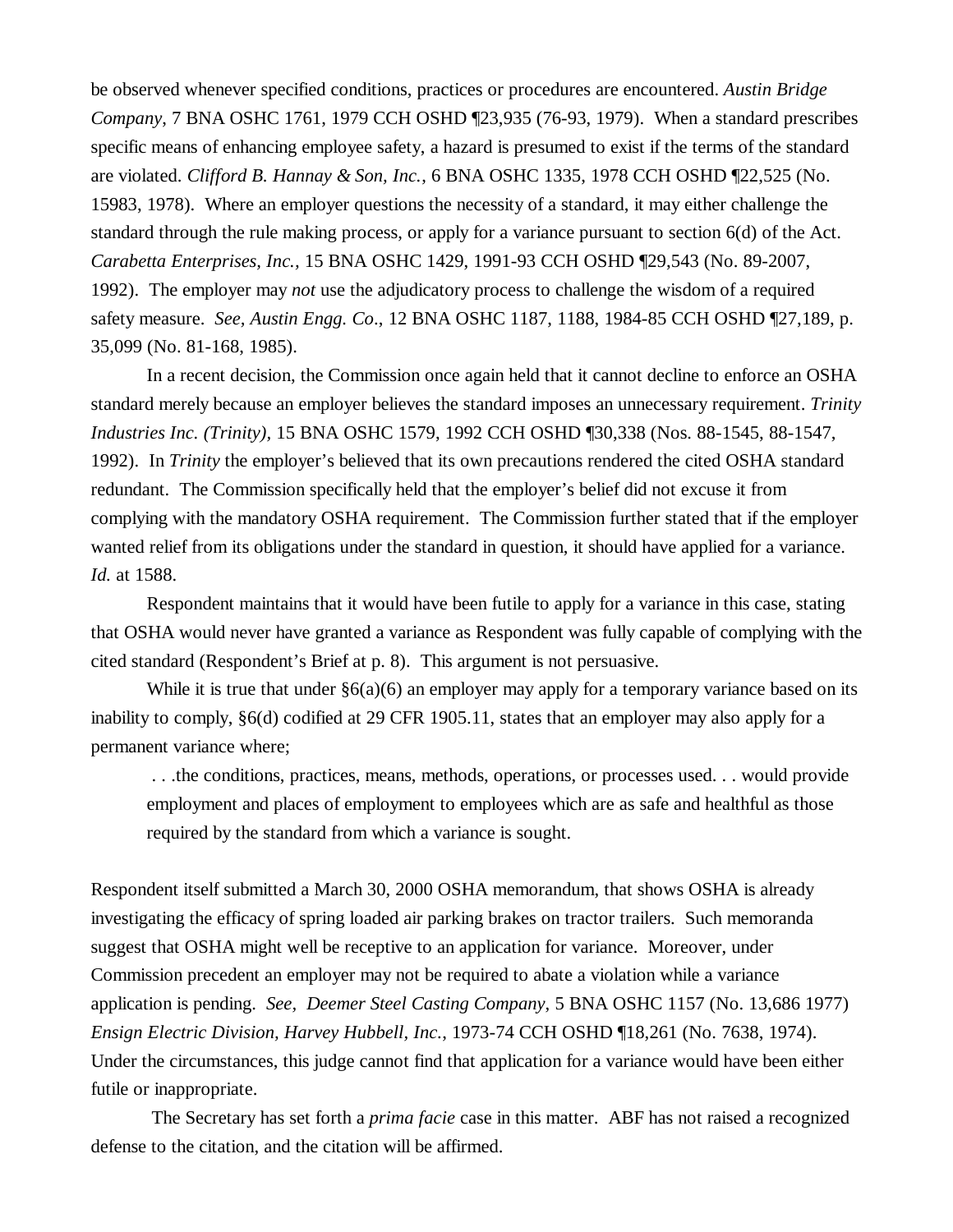*De minimis.* This judge finds that in these circumstances, a *de minimis* finding is inappropriate. Where a violation is found to be *de minimis,* no abatement order is entered. Thus, the *de minimis* classification may have the effect of overriding the Secretary's rule making responsibility. *St. Joe Resources Co.*, 13 BNA OSHC 2193, 1987-90 CCH OSHD (No. 81-2267, 1989).

Respondent relies upon *Phoenix Roofing, Inc. (Phoenix)*, 874 F.2d 1027 (5<sup>th</sup> Cir 1989), which it claims supports its position. The ruling in *Phoenix*, however, affected a single temporary construction project, which was long completed by the time the *Phoenix* decision was issued. A *de minimis* finding in *this* case could affect trucking operations nationwide, setting a precedent which would, as noted above, eviscerate the Secretary's ability to enforce the regulation at §1910.178(m)(7). This judge believes that a decision with such far reaching results should not be reached without the benefit of the notice and comment provision provided for in the Act.

An employer's request for a §6(d) variance must be accompanied by the employer's certification that his employees have been apprised of the application.<sup>1</sup> Action on the request for a variance includes publication in the FEDERAL REGISTER*,* including an invitation to interested persons to submit data, views and arguments, and informing affected employers, employees and State agencies of any right to request a hearing in the matter. *See,* 29 CFR 1905.14. This judge believes that neither ABF nor the trucking industry in general should be relieved of their duty to provide the protections set forth in the applicable OSHA regulations without first affording affected employees the opportunity to be heard.

ABF's contention that the cited violation be classified as *de minimis* is rejected.

### *Penalty*

CO Thiergood testified, without contradiction, that if a trailer was to move during loading, employees could be thrown from, or crushed by a forklift (Tr. 36). Employees struck by a moving trailer could also be seriously injured (Tr. 36). It is clear that should an accident occur, employees could sustain serious injuries.

The parties stipulated that the proposed penalty of \$3,150.00 was reasonable should the violation be deemed "serious," and that amount will be assessed.

### **ORDER**

1. Citation 1, item 1, alleging violation of §29 CFR 1910.178(m)(7) is AFFIRMED, and a penalty of \$3,150.00 is ASSESSED.

 $\overline{a}$ 

 $\sqrt{s}$ 

James H. Barkley

 $1$  A variance application would be the appropriate forum for ABF to submit the agency memoranda and decisions from California and Oregon which address the efficacy of spring brakes, and which are included as Exhibits 1 through 5 as part of ABF's offer of proof.